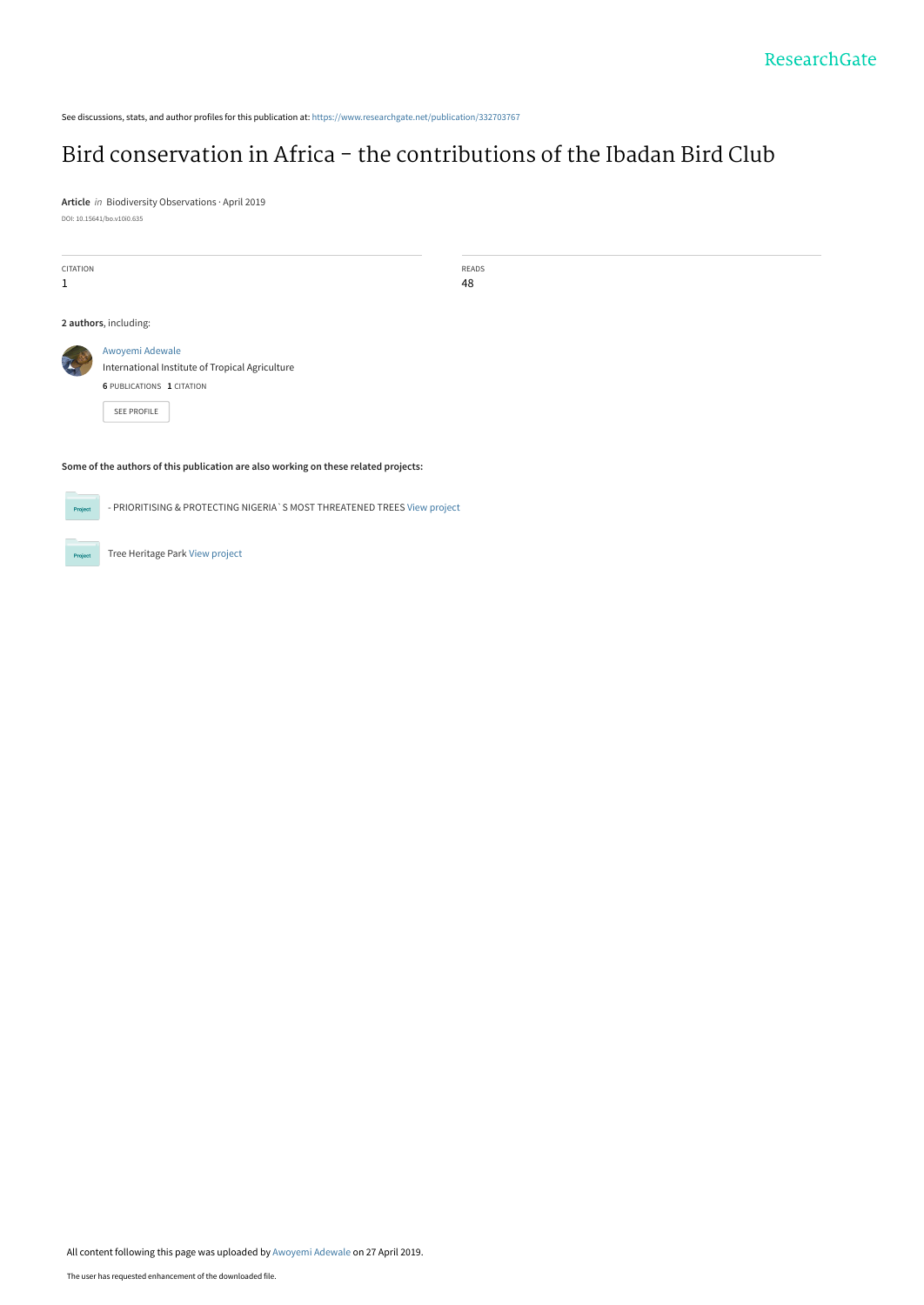# BIODIVERSITY OBSERVATIONS RESEARCH PAPER (REPORT)

# **Bird conservation in Africa - the contributions of the Ibadan Bird Club**

*Author(s):* Awoyemi AG and Bown D

*Journal editor:* Pete Laver *Manuscript editor:* Pete Laver

Received: August 13, 2018; Accepted: April 23, 2019; Published: April 23, 2019

### Citation: **Awoyemi AG and Bown D. 2019. Bird conservation in Africa - the contributions of the Ibadan Bird Club. Biodiversity Observations 10.9:1-12**

Journal: <https://journals.uct.ac.za/index.php/BO/> Manuscript: <https://journals.uct.ac.za/index.php/BO/article/view/635> PDF: <https://journals.uct.ac.za/index.php/BO/article/view/635/596> HTML: <http://thebdi.org/blog/2019/04/23/contributions-of-the-ibadan-bird-club>



*Biodiversity Observations* is an open access electronic journal published by the Animal Demography Unit at the University of Cape Town, available at <https://journals.uct.ac.za/index.php/BO/>

The scope of Biodiversity Observations includes papers describing observations about biodiversity in general, including animals, plants, algae and fungi. This includes observations of behaviour, breeding and flowering patterns, distributions and range extensions, foraging, food, movement, measurements, habitat and colouration/plumage variations. Biotic interactions such as pollination, fruit dispersal, herbivory and predation fall within the scope, as well as the use of indigenous and exotic species by humans. Observations of naturalised plants and animals will also be considered. Biodiversity Observations will also publish a variety of other interesting or relevant biodiversity material: reports of projects and conferences, annotated checklists for a site or region, specialist bibliographies, book reviews and any other appropriate material. Further details and guidelines to authors are on the journal website [\(https://journals.uct.ac.za/index.php/BO/\)](https://journals.uct.ac.za/index.php/BO/).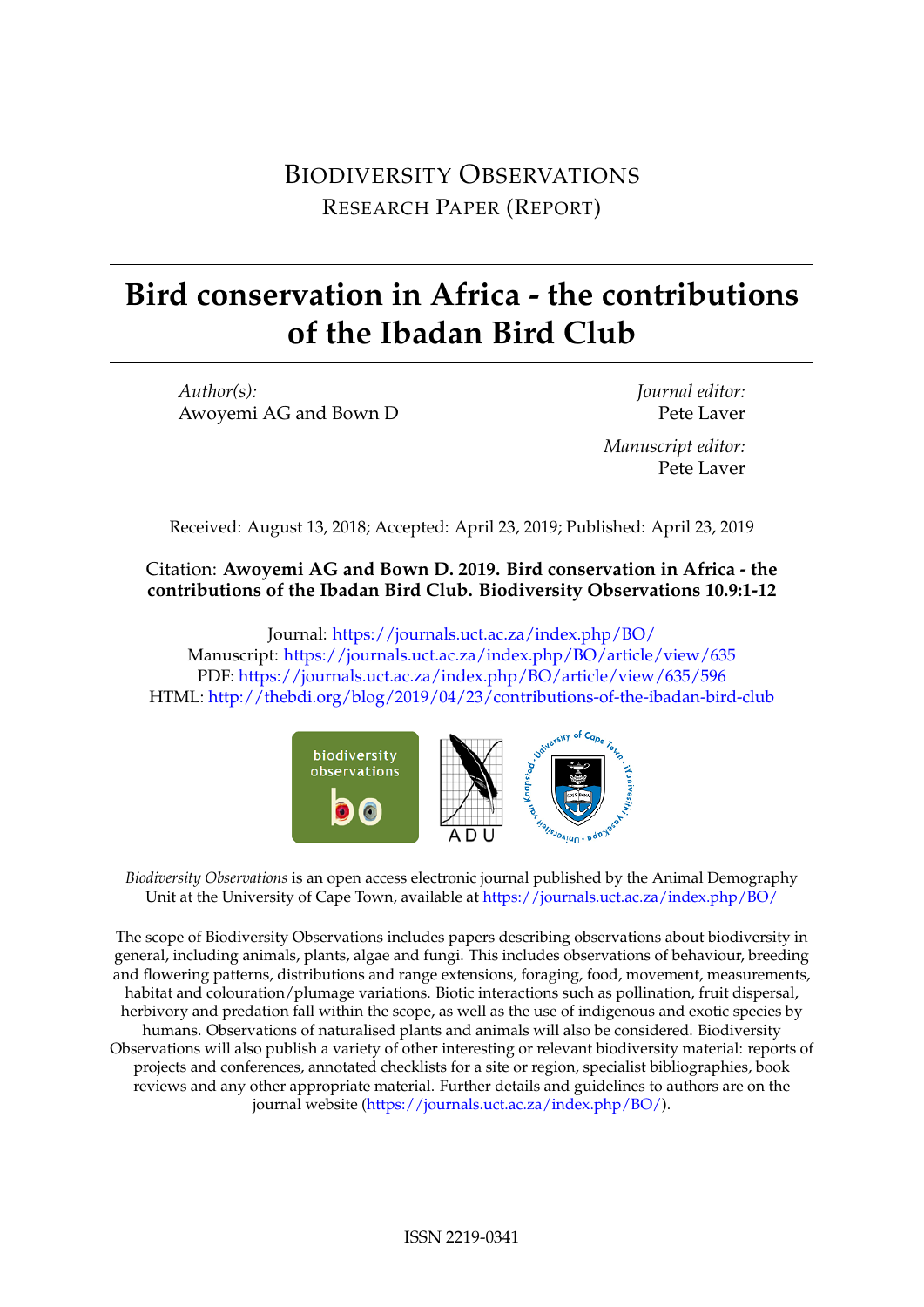# Bird conservation in Africa - the contributions of the Ibadan Bird Club

**Adewale G Awoyemi** *Forest Unit, International Institute of Tropical Agriculture, Ibadan, Nigeria; A. P. Leventis Ornithological Research Institute (APLORI), University of Jos Biological Conservatory, Jos, Nigeria* **Deni Bown** *Forest Unit, International Institute of Tropical Agriculture, Ibadan, Nigeria*

#### **Summary**

The Ibadan Bird Club has met 19 times at monthly intervals between February 2016 and August 2017, and 264 people (155 male and 109 female) have registered as members. During this period, the club has successfully built local capacity in bird conservation, and 111 bird species, distributed in 39 families, have been documented in an urban Important Bird Area, southwestern Nigeria. The findings of this citizen science initiative are essential for conservation purposes.

#### **Introduction**

Conservation efforts produce remarkable results when stakeholders (landowners, indigenes, visitors, organizations and authorities) are involved in activities (Awoyemi *et al*. 2018). The stakeholders can contribute through citizen science, which is the collection of ecological data by members of the general public and non-specialists as part of scientific projects (Dickinson *et al*. 2012). This has been successful worldwide, especially in Australia (Tulloch *et al*. 2013), Europe (Silvertown, 2009) and North America (Dickinson *et al*. 2012), where enthusiasts, volunteers and nature lovers contribute data via bird and nature clubs. In some parts of Africa, citizen scientists now contribute data to bird atlas projects, which aim to map the distribution of birds in the continent (Hulbert, 2016; Ivande *et al*. 2017). The African Bird Club has taken this initiative by funding the establishment of bird clubs in Africa, notably the Ibadan Bird Club (IBC) (Demey, 2015).

The IBC was started on 5 March 2014 by the Nigerian Conservation Foundation in partnership with the Department of Wildlife and Ecotourism Management, University of Ibadan, and the Forest Project at the International Institute of Tropical Agriculture (IITA), Ibadan, Nigeria (Demey, 2015). The aim was to build local capacity and enhance the conservation of birds in the Ibadan area. On 13 February 2016, the club was re-launched, so that it could be coordinated by the IITA Forest Unit as an activity of the A. G. Leventis-funded Ornithological Monitoring

**Received**: August 13, 2018; **Accepted**: April 23, 2019; **Published**: April 23, 2019

**Recommended citation**: Awoyemi AG and Bown D. 2019. Bird conservation in Africa - the contributions of the Ibadan Bird Club. Biodiversity Observations 10.9:1-12

**Manuscript subject**: Report

*Biodiversity Observations* is an open access electronic journal published by the Animal Demography Unit at the University of Cape Town, available at [https://journals.uct.ac.za/index.php/BO/.](https://journals.uct.ac.za/index.php/BO/) A permanent link for an online version of this manuscript can be found at [https://journals.uct.ac.za/index.php/BO/article/view/635,](https://journals.uct.ac.za/index.php/BO/article/view/635) which includes the PDF: [https://journals.uct.ac.za/index.php/BO/article/view/635/596.](https://journals.uct.ac.za/index.php/BO/article/view/635/596) An HTML version can be found at [http://thebdi.org/blog/2019/04/23/contributions-of-the-ibadan-bird-club.](http://thebdi.org/blog/2019/04/23/contributions-of-the-ibadan-bird-club)

**Journal editor**: Pete Laver; **Manuscript editor**: Pete Laver; **Corresponding author**: awoyemi49@gmail.com and A.Awoyemi@cgiar.org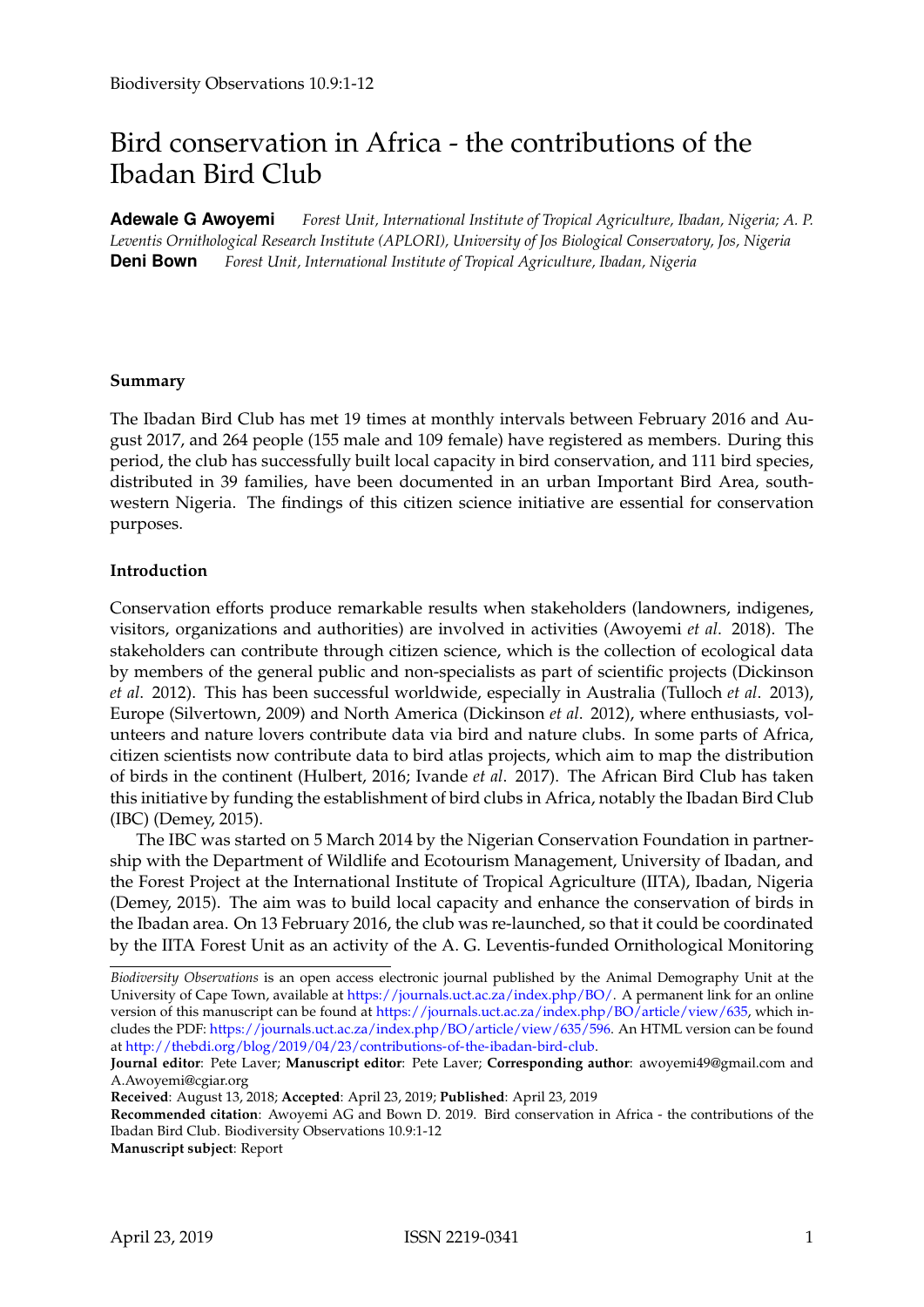Project 2015-2017 (Figs. 1-3). The contributions of the club to bird conservation from then until August 2017 are presented here.



Figure 1: Re-launch of IBC, IITA, Ibadan, Nigeria, 13 February 2016 (Photo credit: Babajide Agboola)

#### **Methods**

#### *Study area*

The activities of the IBC since its re-launch have been carried out within the IITA campus, Ibadan (7◦ 29' N, 03◦ 54' E; Fig. 4). The approx. 1000 ha campus is located in the transition zone between savannah and rainforest, and experiences two distinct seasons: wet (April-September) and dry (October-March) (Neuenschwander *et al*. 2015). The campus has different kinds of habitats (forests, wetlands, farmlands and gardens) and supports over 270 species of birds, which are either Afro-tropical residents or migratory (Ezealor, 2001; Adeyanju *et al*. 2014). The approx. 360 ha forest reserve within the campus is dominated by native trees such as *Antiaris toxicaria*, *Ceiba pentandra*, *Daniellia ogea* and *Melicia excelsa* (Manu *et al*. 2005). It also holds 67 bird species that are restricted to the Guinea-Congo Forest Biome, qualifying it as an Important Bird Area (IBA) (Ezealor, 2001). It is our understanding that this is the only IBA in Nigeria located in a major conurbation, justifying the need for capacity building at the local level. The campus also contains a large reservoir, several lakes and a number of fishponds which constitute important habitats for waterbirds while crops such as banana, cassava, cowpea, maize, plantain, rice and yam are cultivated in the research farm.

#### *Data collection*

The IBC has no badging but there is a unique structure that produces results. Typically an invitation, which contains a striking photo taken by a member, is sent at least 3 days before the new meeting date, which is fixed on the last Saturday of every month at 16h00 - 18h00. All levels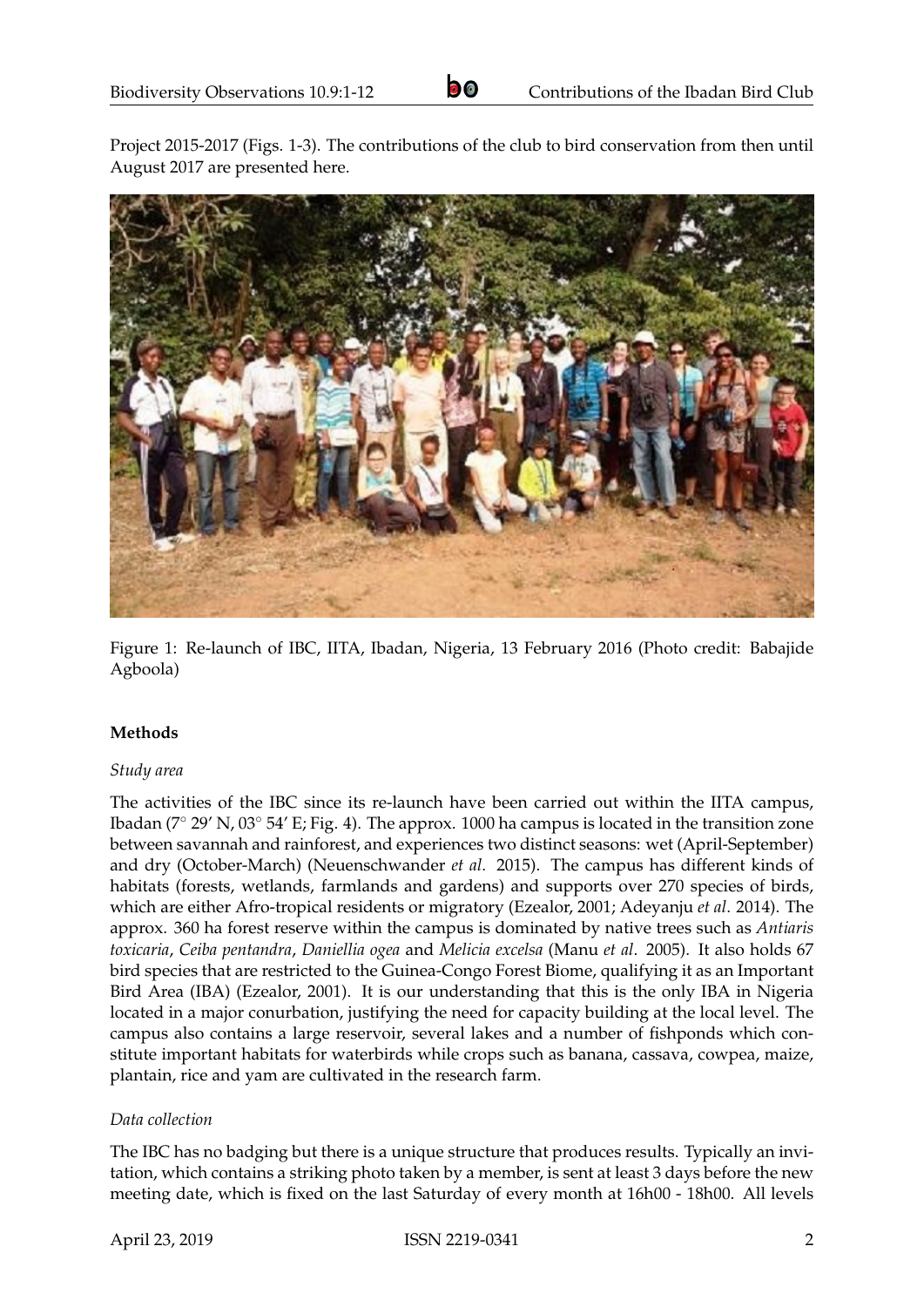

Figure 2: Palm-nut Vulture *Gypohierax angolensis* drinking water by the lake during IBC relaunch, 13 February 2016 (Photo credit: Andreas Gisel).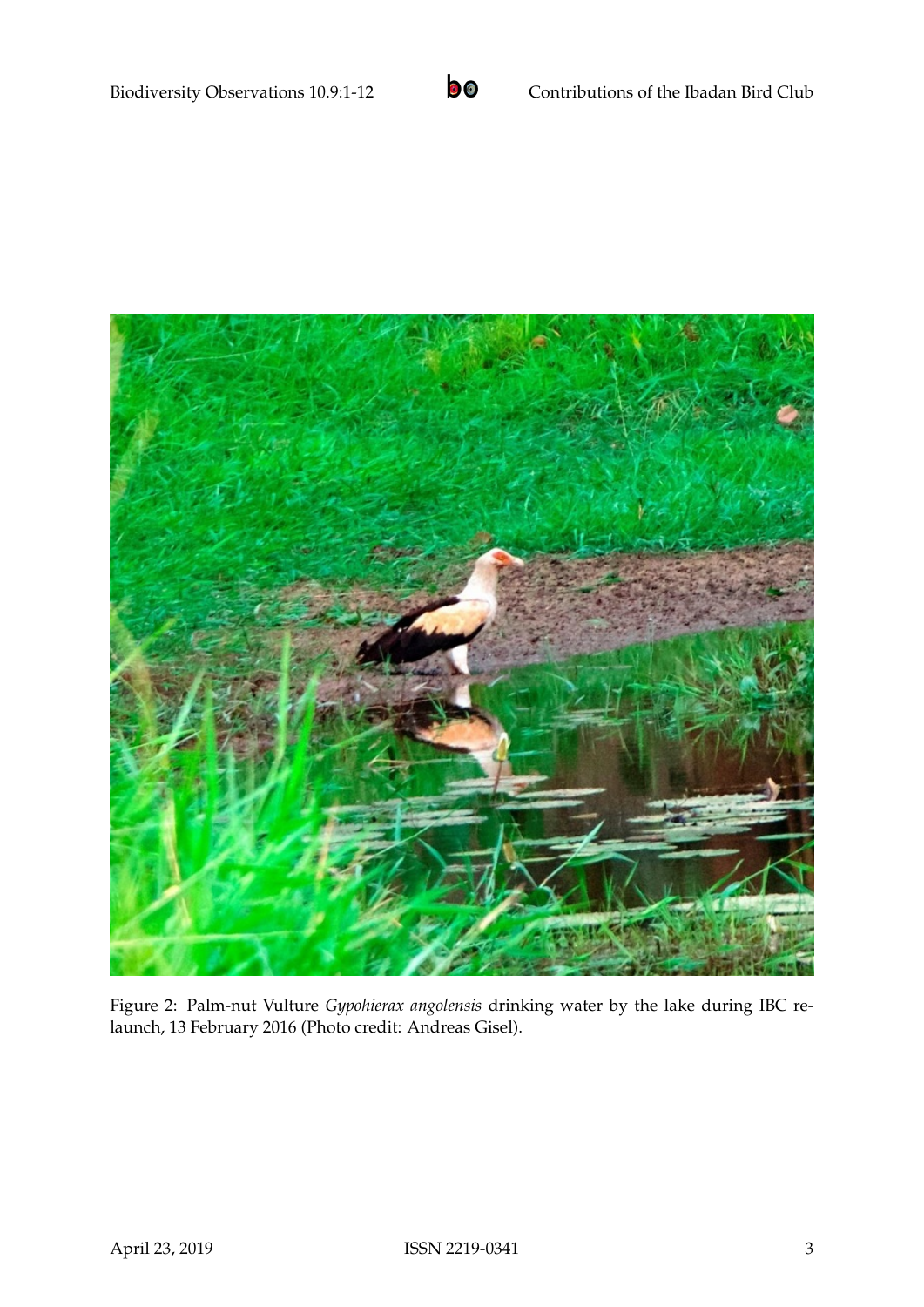

Figure 3: Wood Sandpiper *Tringa glareola* foraging in the IITA main reservoir during IBC relaunch, 13 February 2016 (Photo credit: Arvind Khebudkar)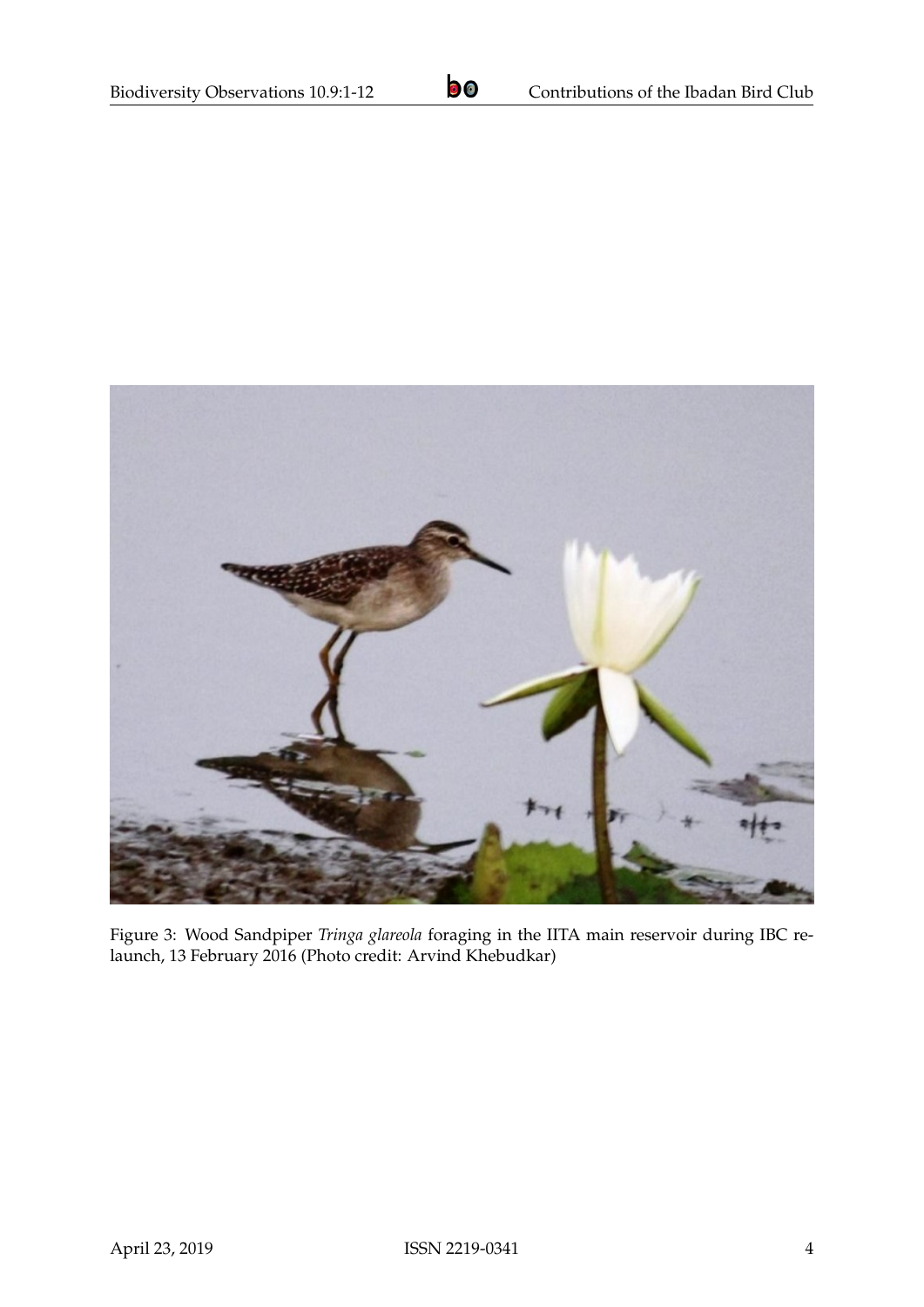

Figure 4: Map of the IITA campus, Ibadan, Nigeria, May 2016 (Image credit: GIS Unit, IITA)

April 23, 2019 **ISSN 2219-0341** 5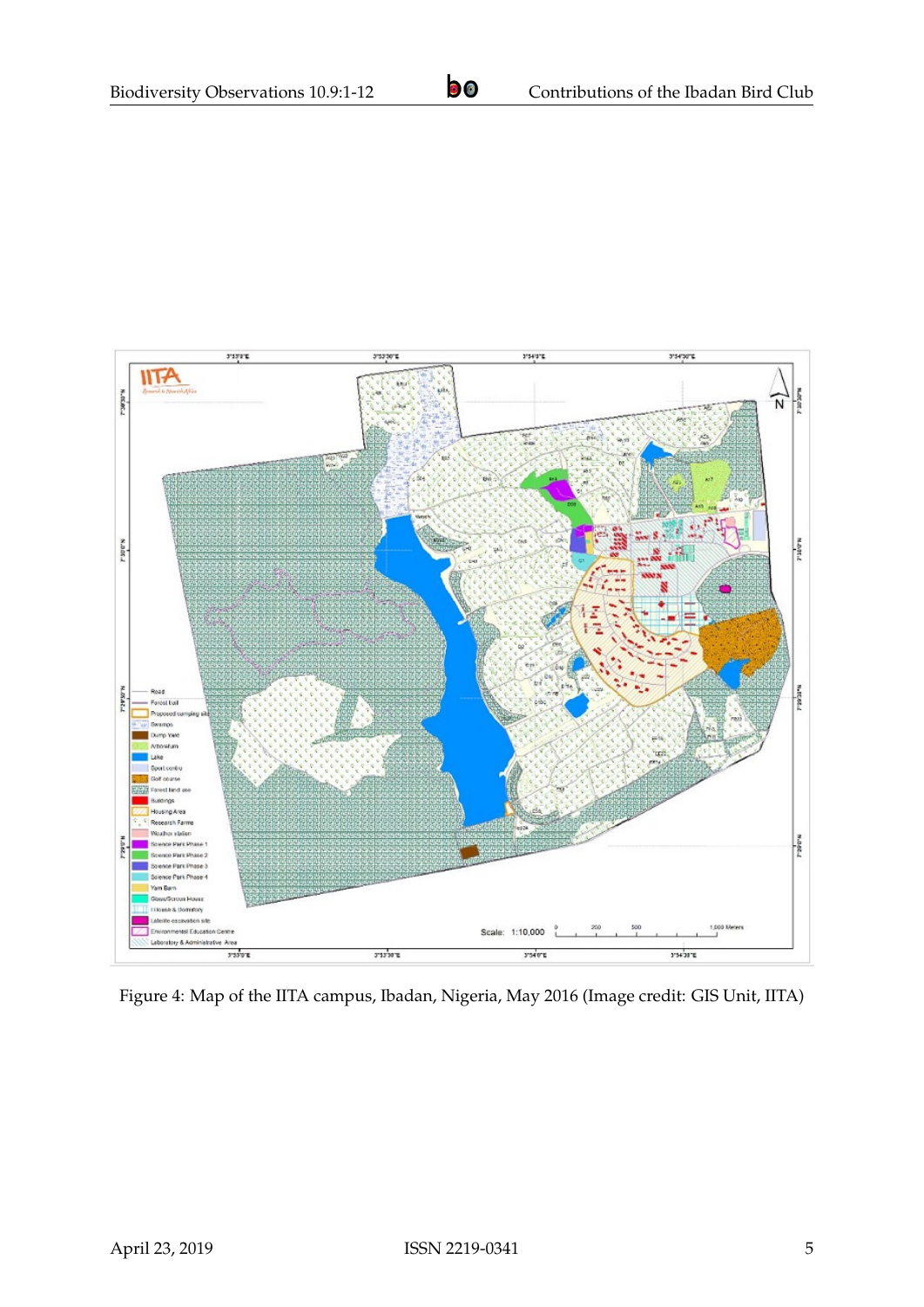of age, interest and experience are encouraged, and membership is free. Member attendance is noted and feedback is given in the form of short reports sent after each meeting while the members interact online via the club's Facebook Group Page. Since the main focus of the club is capacity building, the coordinators (authors) normally stop at regular intervals to explain some aspects of avian ecology and the relevance of environmental education and citizen science to biodiversity conservation. The junior members of the club (IBC Juniors) are given high priority, and engaged in activities such as quizzes, debates, drawing contests, mist-netting and presentations in scientific workshops, in addition to birdwatching. In order to consolidate the knowledge gained during the meetings, club members are invited to workshops organised by the IITA Forest Unit Ornithological Monitoring Project on topics such as IBAs, Spring Alive and the World Migratory Bird Day.

Data were collected from February 2016 to August 2017 during meetings of the IBC. During this time, 19 meetings were held but data from 18 meetings (equally distributed between dry and wet seasons) were used in analysing our biological data as rain did not allow for a complete survey in June 2017 and the record was excluded. Therefore a total of 36 hours was spent during the meetings (survey). On arrival at the meeting venue, new members were normally introduced to the basics of birdwatching and use of equipment. Visits were then made to the three main habitats in the study area (farmland, forest and wetland), with each habitat receiving an equal number of visits (N=6). Line transects, measuring approx. 1.5 km were used to record all birds seen or heard during each walk (Bibby *et al*. 2000), though no fixed radius was set. There was no obvious change in vegetation during the data collection, therefore we did not measure vegetation variables but described the visited habitats as above. Consequently, we predicted that changes in bird encounter rate would be influenced mainly by habitat and season.

#### *Data analyses*

We calculated encounter rate as the number of species recorded per 2-hour survey (Guilherme, 2014), which was our response variable. We then graphically explored our dataset, and tested its normality using Shapiro-Wilk normality test:  $W = 0.654$ ,  $p < 0.001$ . As this was not normally distributed even after transformation, we used Poisson Logistic Regression to test the difference in encounter rate between habitats and seasons in R statistical Software (R Development Core Team, 2013).

Furthermore, the species' local abundance was estimated using this formula: (Ti/Tn) x 100; where  $Ti =$  number of transects along which a species was recorded, and  $Tn =$  the total number of transects surveyed (Asefu, 2015). We then classified species as common (observed on >75% of transects), frequent (observed on 50-74% of transects), uncommon (observed on 25-49% of transects) or rare (observed on <25% of transects) following Asefu (2015). We also assigned species to one of 3 major habitats (Redman et al. 2009; Borrow & Demey 2010): (1) aquatic species (wetlands, lakes and marshes); (2) forest species (closed forest); and (3) open habitat species (farmlands with scattered trees and grassland).

#### **Results**

Our sociological data reveal that 264 people have registered as members of the IBC since its re-launch. Among these were 155 male (59%), 109 female (41%) and 27 juniors under the age of 12 years (10%). The club has been consistent in its activities, and an average of 31 members attends the monthly meetings.

Biologically, 111 bird species belonging to 39 families were recorded during the survey; their relative frequency, status, biomes and habitat requirements are listed in Appendix 1. Among these were 21 species restricted to the Guinea-Congo Forests Biome, 1 species restricted to the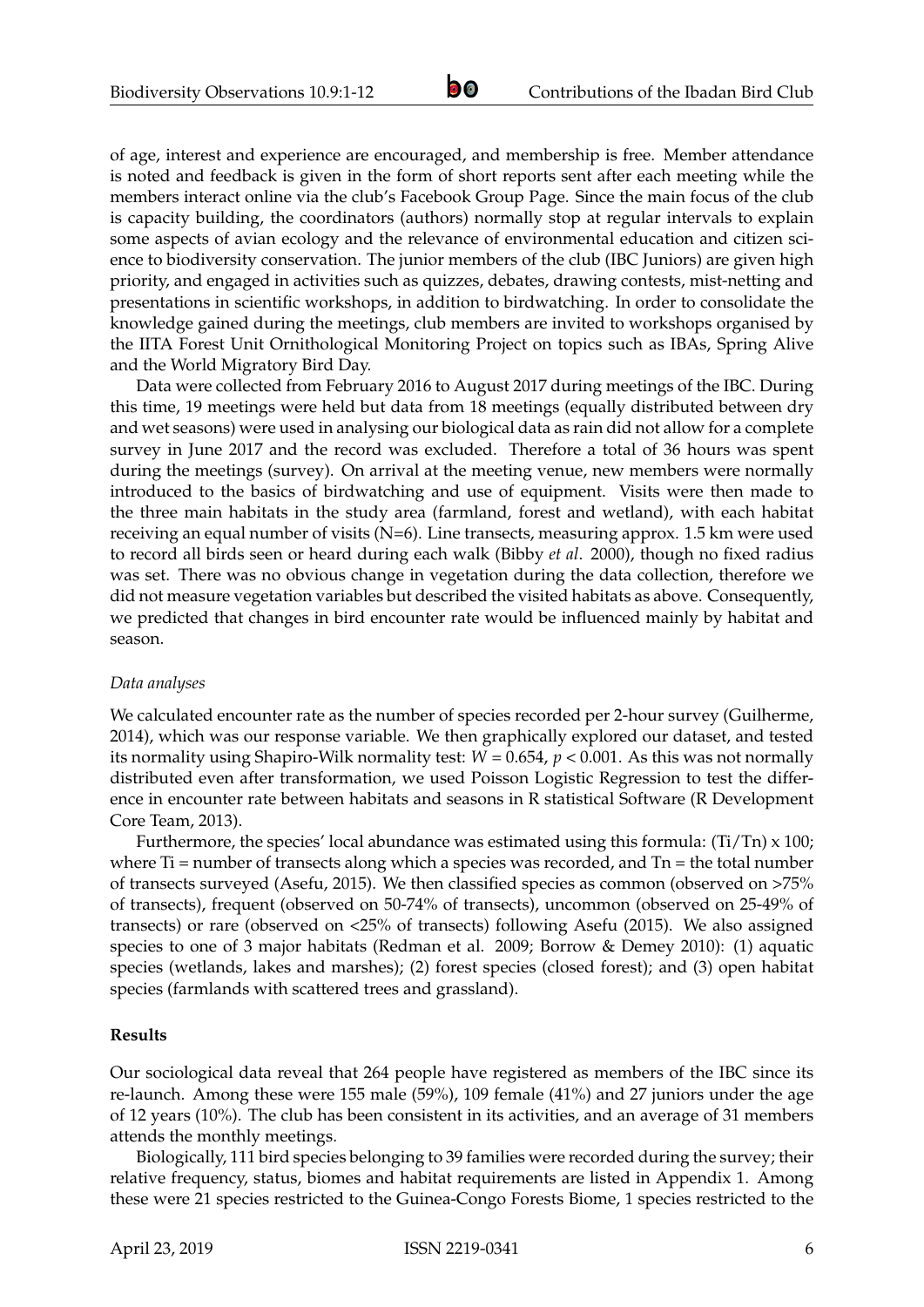Sudan-Guinea Savannah Biome, 7 Palaearctic migrants and 16 Intra-African migrants, while the rest were resident (Appendix 1). This diversity of birds may be attributed to the different kinds of habitats found within the study area, which allows birds to exploit them differently. For instance, all the 21 species restricted to the Guinea-Congo Forests Biome were recorded within the forest reserve, the yellow-billed shrike (restricted to the Sudan-Guinea Savannah Biome) was recorded only in farmlands, while the palaearctic and Intra-African migrants mainly utilized farmlands and wetlands. Poisson Logistic Regression shows that bird encounter rate significantly differs between habitats and seasons (Table 1; Fig. 5).

Table 1: Summary statistics of the differences in bird encounter rate between habitats and seasons February 2016 - August 2017. Farmland and dry season were set as the intercept in the model (Encounter Rate ∼ Habitat x Season, Family = Poisson).

| rac<br>$\frac{1}{2}$ |          |       |          |            |  |
|----------------------|----------|-------|----------|------------|--|
| Parameters           | Estimate | Error | Z        |            |  |
| Intercept            | 0.523    | 0.096 | 5.438    | < 0.001    |  |
| Habitat (forest)     | $-0.077$ | 0.135 | $-0.571$ | 0.568      |  |
| Habitat (wetland)    | 0.468    | 0.123 | 3.787    | ${<}0.001$ |  |
| Season (wet)         | 0.457    | 0.116 | 3.949    | < 0.001    |  |
| forest x wet         | $-0.604$ | 0.190 | $-3.171$ | ${<}0.001$ |  |
| wetland x wet        | $-0.513$ | 0.156 | $-3.282$ | < 0.001    |  |



Figure 5: Differences in encounter rate between habitats and seasons

### **Discussion**

Effective conservation of biodiversity largely depends on the involvement of stakeholders. Our findings have revealed that their involvement increases the appreciation of the natural world. If well-engaged, they can also contribute data which are essential for formulating conservation strategies as presented here. The IBC has successfully raised awareness about bird conser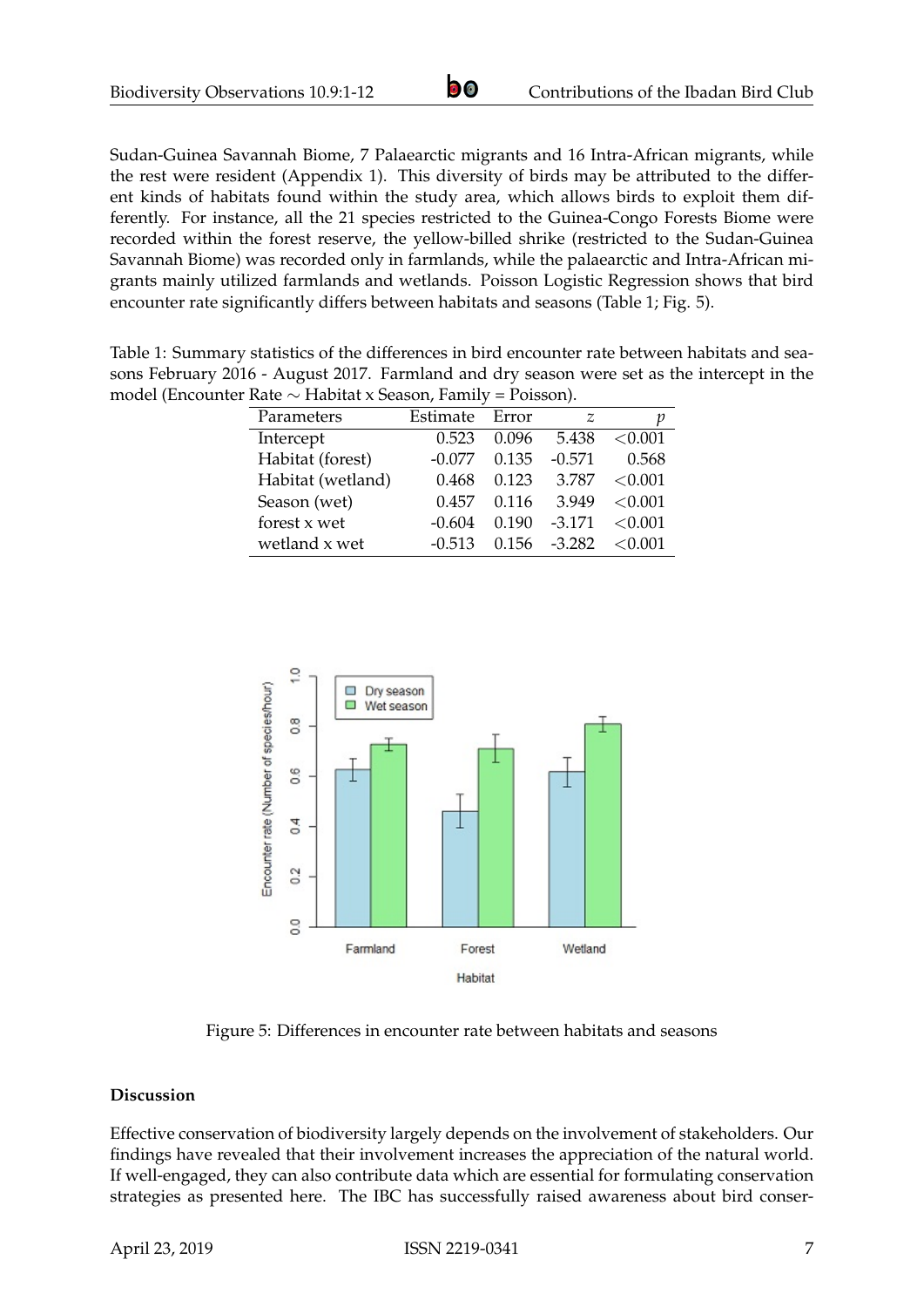vation and engaged citizen scientists. The club has attracted the attention of indigenes, visitors/tourists, enthusiasts, professionals, researchers and students, who in turn disseminate the knowledge gained from the club to a wider audience such as colleagues, families and friends. In addition, the influence generated online via the Facebook Group Page is producing positive cascading effects. Worthy of note is the performance of the IBC Juniors whose age averages 9 years. Children learn quickly at tender ages, and we have maximized this opportunity to inculcate environmental and conservation values in them. It is anticipated that both the values and practical skills will provide a worthwhile basis for their contributions to society as citizens of the future.

Given the focus of this study, which is citizen science, our biological data undoubtedly under-estimate bird diversity in the study area (see Adeyanju *et al*. 2014). It is also important to note that we were more interested in the number of species encountered per habitat but the fact that more birds were encountered in a certain habitat does not imply it is richer. In addition, the survey was carried out towards late afternoon, implying that we have missed out on some birds at dawn. Nevertheless, the study has added to the goal of constant monitoring of birds and habitats, and local capacity has been built. In addition, our study has affirmed the ornithological significance of the study area by recording 21 out of the 67 bird species that qualify the IITA Forest Reserve as an IBA (Ezealor, 2001). The yellow-billed shrike *Corvinella corvina*, a species restricted to the Sudan-Guinea Savannah Biome was recorded during our expeditions. Although this is hardly surprising due to the location of the study area in the transition zone between the forest and savannah (Neuenschwander *et al*. 2015), this might also provide a clearer indication of savannah encroachment into the forest zone. By occurring in nearly all the habitat types, three species were the most commonly recorded throughout the survey: red-eyed dove *Streptopelia semitorquata* (18/18), African pied hornbill *Tockus fasciatus* (17/18) and pied crow *Corvus albus* (16/18).

Interestingly, more birds were encountered in the wet than dry season in all three habitats (Table 1; Fig. 5). On the one hand, this may be due to the influx of migratory birds at the end of the wet season in August and September as the study area serves as an important wintering ground for Palaearctic migrants. On the other hand, it may be due to the recruitment of new individuals as most Afro-tropical resident birds are known to breed during the wet season when food is plentiful (Elgood *et al*. 1994). As IITA is an agricultural research institute, mechanized farming is carried out within the campus. During two of our bird walks during the wet season, over 50 birds at a time were noted intensively foraging behind tractors as they ploughed in the research fields. This might account for the higher number of birds recorded in this habitat during the wet season. In addition, we also noted that heavy downpours caused some lakes to overflow their banks. While this may appear hazardous, receding water increases the concentration of prey available to birds foraging along water bodies (Cumming *et al*. 2012).

In conclusion, we have provided evidence that environmental education via bird clubs is vital for bird conservation. Our findings from the citizen science data presented here may be the first in Africa and, given the rate at which habitats are lost due to anthropogenic activities, environmental education and citizen science are particularly important now. Although the activities of the IBC were restricted to the IITA campus during this reporting period, plans are underway to replicate activities in other areas around Ibadan. We will also endeavour to get more birdwatching equipment and materials (binoculars, telescopes, cameras, bird song recorders and guidebooks) to better serve the average number of members we expect at monthly meetings.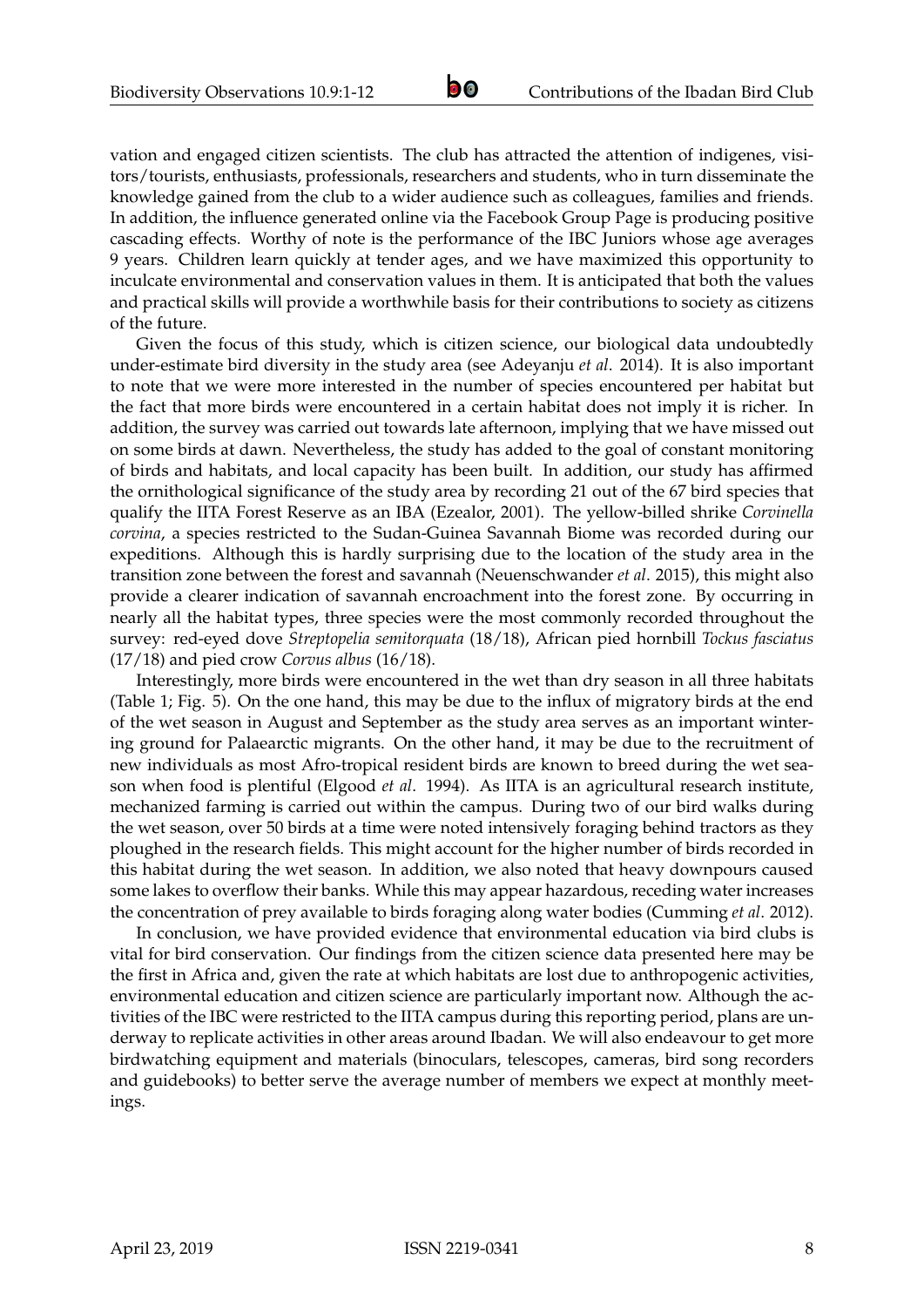#### **Acknowledgements**

Authors are grateful to the following people and organizations: all IBC members who supported the activities of the club; Chima Nwaogu and Sam Ivande advised on statistical analyses; Shiiwua Manu and Phil Hall commented on an earlier draft; the AG. Leventis Foundation funded the IBC as part of the Ornithological Monitoring Project, and IITA-Ibadan hosted the activities of the club. This is publication number 146 from the A. P. Leventis Ornithological Research Institute (APLORI), Jos, Nigeria.

#### **References**

- **Adeyanju TA, Ottosson U, Adeyanju T, Omotoriogun T, Hall P, Manu S, Alabi T, Lameed G, and Bown D**. 2014. Birds of the International Institute of Tropical Agriculture campus, a stronghold of avian diversity in the changing Ibadan area (Nigeria) over the last 50 years. Malimbus 36:76-105.
- **Asefu A**. 2015. Bird observations in Muktar Mountain Forest, eastern Ethiopia: a previously unidentified Important Bird Area. Bulletin of the African Bird Club 22(1):36-42.
- **Awoyemi AG, Bown D, Manu S, Ajayi A, Olasupo O, and Olubodun O**. 2018. First breeding record of Ahanta Francolin *Pternistis ahantensis* for Nigeria. Bulletin of the African Bird Club 25(1):70-71.
- **Bibby CJ, Burgess ND, and Hill DA**. 2000. Bird census techniques. London: Academic Press.
- **Borrow N, and Demey, R**. 2010. Birds of Western Africa. Christopher Helm, London.
- **Cumming GC, Paxton M, King J, and Beuster H**. 2012. Foraging guild membership explains variation in waterbird responses to the hydrological regime of an arid-region flood-pulse river in Namibia. Freshwater Biology 57:1202-1213. [https://doi.org/10.1111/j.1365-2427.](https://doi.org/10.1111/j.1365-2427.2012.02789.x) [2012.02789.x](https://doi.org/10.1111/j.1365-2427.2012.02789.x)
- **Demey R**. 2015. Volunteers for bird conservation. Bulletin of the African Bird Club 22(1):11.
- **Dickinson JL, Shirk J, Bonter D, Bonney R, Crain RL, Martin J, Philips T, and Purcell K**. 2012. The current state of citizen science as a tool for ecological research and public engagement. Frontiers in Ecology and the Environment 10(6):291-297. <https://doi.org/10.1890/110236>
- **Elgood JH, Heigham JB, Moore AM, Nason AM, Sharland RE, and Skinner NJ**. 1994. The birds of Nigeria: an annotated check-list (2nd edition). The Natural History Museum, Tring, Herts HP23 6AP, UK.: British Ornithologists' Union.
- **Ezealor EA**. 2001. Nigeria. In Fishpool LDC, and Evans MI (eds.). Important Bird Areas in Africa and Associated Islands: Priority Sites for Conservation. Newbury: Pisces Publications and Cambridge, UK: BirdLife International.
- **Guilherme JL**. 2014. Birds of the Boe region, south-east Guinea-Bissau, including the first country records of Chestnut-backed Sparrow Lark *Eremopterix leucotis*, Lesser Striped Swallow *Cecropis abyssinica* and Heuglin's Wheatear *Oenanthe heuglini*. Bulletin of the African Bird Club 21(2):155-168.
- **Hulbert J**. 2016. Citizen science tools available for ecological research in South Africa. South African Journal of Science 112(5/6):1-2.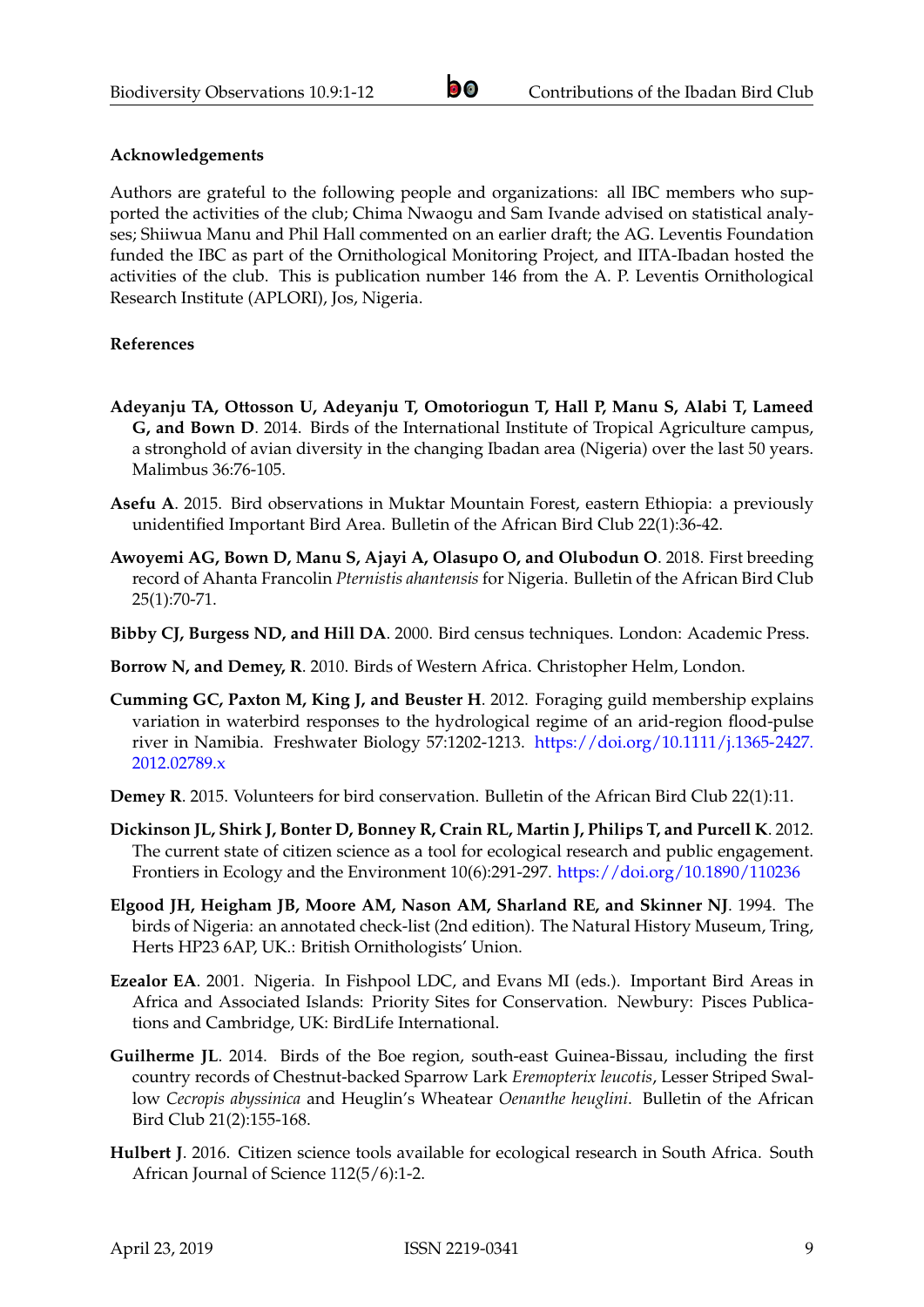- **Ivande ST, Talatu T, and Ottosson U**. 2016. Nigeria Bird Atlas Project: how far so far? progress report august 2016. Biodiversity Observations 7(50):1-3.
- **Manu S, Peach W, Bowden C, and Cresswell W**. 2005. The effects of forest fragmentation on the population density and distribution of the globally Endangered Ibadan Malimbe *Malimbus ibadanensis* and other malimbe species. Bird Conservation International 15:275- 285. <https://doi.org/10.1017/S0959270905000444>
- **Neuenschwander P, Bown D, Hèdégbètan GC, and Adomou A**. 2015. Long-term conservation and rehabilitation of threatened rain forest patches under different human population pressures in West Africa. Nature Conservation 13:21-46. [https://doi.org/10.3897/](https://doi.org/10.3897/natureconservation.13.6539) [natureconservation.13.6539](https://doi.org/10.3897/natureconservation.13.6539)
- **R Development Core Team**. 2013. R: A language and environment for statistical computing. R Foundation for Statistical Computing, Vienna, Austria. ISBN 3-900051-07-0, URL [http:](http://www.R-project.org/) [//www.R-project.org/.](http://www.R-project.org/)
- **Redman N, Stevenson T, and Fanshawe J**. 2009. Birds of the Horn of Africa. London, UK: Christopher Helm.
- **Silvertown J**. 2009. A new dawn for citizen science. Trends in Ecology and Evolution 24(9):467- 471.
- **Tulloch AIT, Possingham HP, Joseph LN, Szabo J, and Martin TG**. 2013. Realising the full potential of citizen science monitoring programs. Biological Conservation 165:128-138. [https:](https://doi.org/10.1016/j.biocon.2013.05.025) [//doi.org/10.1016/j.biocon.2013.05.025](https://doi.org/10.1016/j.biocon.2013.05.025)

#### **Appendix**

Table 2: Bird species recorded during the monthly meetings of the Ibadan Bird Club held on the IITA campus, Ibadan, Nigeria (February 2016-August 2017). Sequence and taxonomy follow Borrow and Demey, (2010). Relative frequency (Asefa, 2015):  $C =$  common;  $F =$  frequent;  $U =$  uncommon;  $R =$  rare. Status (Borrow and Demey, 2010):  $R =$  Resident;  $P =$  Palaearctic migrant;  $M =$  Intra-African migrant. Biome (Ezealor, 2001): GCF = Restricted to the Guinea-Congo Forests Biome; SGS = Restricted to the Sudan-Guinea Savannah Biome. Habitat (Redman *et al*. 2009; Borrow and Demey, 2010): AQ = Aquatic; FR = Forest; OH = Open habitat.

| Family            | English name               | Scientific name         | Rel. freq. | <b>Status</b>          | Biome | Hab.      |  |
|-------------------|----------------------------|-------------------------|------------|------------------------|-------|-----------|--|
| Phalacrocoracidae |                            |                         |            |                        |       |           |  |
|                   | long-tailed cormorant      | Phalacrocorax africanus | R          | R                      |       | AQ        |  |
| Ardeidae          |                            |                         |            |                        |       |           |  |
|                   | purple heron               | Ardea purpurea          | U          | P                      |       | AQ        |  |
|                   | squacco heron              | Ardeola ralloides       | U          | $\mathbf{P}$           |       | AQ        |  |
|                   | intermediate egret         | Egretta intermedia      | U          | R                      |       | AQ        |  |
|                   | little bittern             | Ixobrychus minutus      | R          | P                      |       | AQ        |  |
|                   | black-headed heron         | Ardea melanocephala     | U          | R                      |       | <b>OH</b> |  |
|                   | grey heron                 | Ardea cinerea           | R          | P                      |       | AQ        |  |
|                   | cattle egret               | Bubulcus ibis           | U          | М                      |       | <b>OH</b> |  |
|                   | green-backed heron         | Butorides striata       | R          | R                      |       | AQ        |  |
|                   | great egret                | Egretta alba            | R          | M                      |       | AQ        |  |
|                   | little egret               | Egretta garzetta        | R          | M                      |       | AQ        |  |
| Threskiornithidae |                            |                         |            |                        |       |           |  |
|                   | hadeda ibis                | Bostrychia hagedash     | R          | R                      |       | AQ        |  |
| Anatidae          |                            |                         |            |                        |       |           |  |
|                   | white-faced whistling duck | Dendrocygna viduata     | F          | R                      |       | AQ        |  |
| Accipitridae      |                            |                         |            |                        |       |           |  |
|                   | African harrier hawk       | Polyboroides typus      | R          | R                      |       | <b>FR</b> |  |
|                   | African cuckoo hawk        | Aviceda cuculoides      | R          | R                      |       | <b>OH</b> |  |
|                   |                            |                         |            | Continued on next page |       |           |  |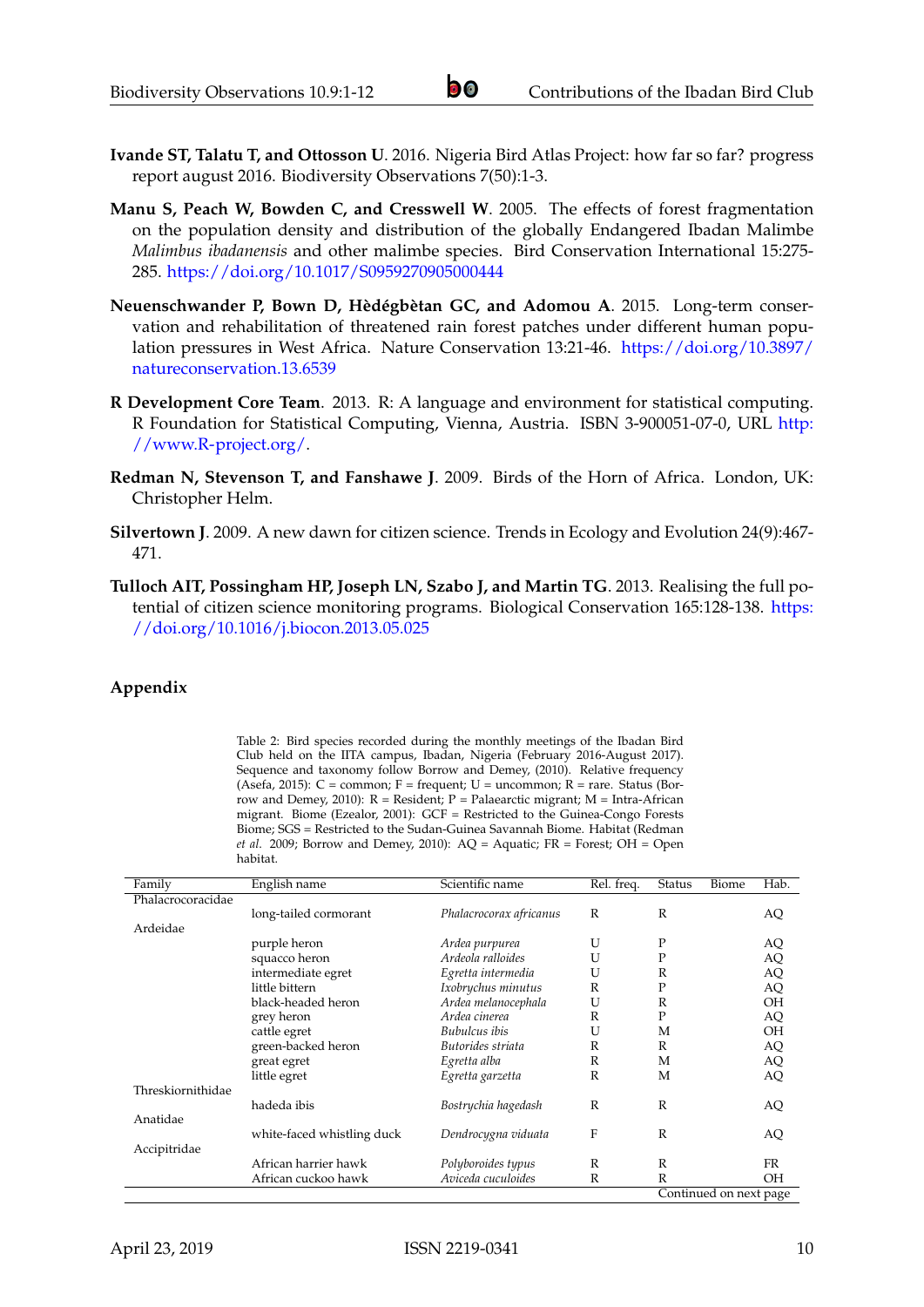|              |                             | Table 2 – continued from previous page. |                           |              |            |           |
|--------------|-----------------------------|-----------------------------------------|---------------------------|--------------|------------|-----------|
| Family       | English name                | Scientific name                         | Rel. freq.                | Status       | Biome      | Hab.      |
|              | palm-nut vulture            | Gypohierax angolensis                   | R                         | R            |            | FR        |
|              | African goshawk             | Accipiter tachiro                       | $\mathbb R$               | R            |            | <b>OH</b> |
|              | yellow-billed kite          | Milvus aegyptius                        | F                         | М            |            | <b>OH</b> |
| Falconidae   |                             |                                         |                           |              |            |           |
|              | lanner falcon               | Falco biarmicus                         | R                         | R            |            | OН        |
|              |                             | Falco ardosiaceus                       | R                         | R            |            | <b>OH</b> |
|              | grey kestrel                |                                         |                           |              |            |           |
|              | common kestrel              | Falco tinnunculus                       | U                         | R            |            | <b>OH</b> |
| Numididae    |                             |                                         |                           |              |            |           |
|              | helmeted guineafowl         | Numida meleagris                        | R                         | R            |            | <b>OH</b> |
| Phasianidae  |                             |                                         |                           |              |            |           |
|              | double-spurred francolin    | Francolinus bicalcaratus                | U                         | R            |            | OН        |
| Rallidae     |                             |                                         |                           |              |            |           |
|              | African crake               | Crex egregia                            | R                         | М            |            | AQ        |
|              | Allen's gallinule           | Porphyrio alleni                        | $\mathbb R$               | М            |            | AQ        |
|              | black crake                 | Amaurornis flavirostra                  | R                         | R            |            | AQ        |
|              | common moorhen              | Gallinula chloropus                     | R                         | R            |            | AQ        |
|              |                             |                                         |                           |              |            |           |
| Jacanidae    |                             |                                         |                           |              |            |           |
|              | African jacana              | Actophilornis africana                  | F                         | R            |            | AQ        |
| Burhinidae   |                             |                                         |                           |              |            |           |
|              | Senegal thicknee            | Burhinus senegalensis                   | R                         | R            |            | AQ        |
| Charadriidae |                             |                                         |                           |              |            |           |
|              | white-headed lapwing        | <i>Vanellus albiceps</i>                | F                         | R            |            | AQ        |
|              | Forbes's plover             | Charadrius forbesi                      | $\mathbb R$               | $\mathbb{R}$ |            | AQ        |
|              | spur-winged lapwing         | Vanellus spinosus                       | F                         | R            |            | AQ        |
|              |                             |                                         |                           |              |            |           |
| Scolopacidae |                             |                                         |                           |              |            |           |
|              | wood sandpiper              | Tringa glareola                         | R                         | P            |            | AQ        |
|              | common sandpiper            | Actitis hypoleucos                      | R                         | P            |            | AQ        |
| Columbidae   |                             |                                         |                           |              |            |           |
|              | red-eyed dove               | Streptopelia semitorquata               | C                         | R            |            | <b>OH</b> |
|              | speckled pigeon             | Columba guinea                          | U                         | R            |            | <b>OH</b> |
|              | blue-spotted wood dove      | Turtur afer                             | U                         | R            |            | FR        |
|              | African green pigeon        | Treron calvus                           | R                         | R            |            | FR        |
| Musophagidae |                             |                                         |                           |              |            |           |
|              | western grey plantain-eater | Crinifer piscator                       | R                         | R            |            | <b>OH</b> |
|              |                             |                                         | R                         | R            |            | FR        |
|              | green turaco                | Tauraco persa                           |                           |              | GCF        |           |
| Cuculidae    |                             |                                         |                           |              |            |           |
|              | black cuckoo                | Cuculus clamosus                        | R                         | М            |            | OН        |
|              | black-throated coucal       | Centropus leucogaster                   | R                         | R            | <b>GCF</b> | FR        |
|              | blue-headed coucal          | Centropus monachus                      | R                         | R            |            | AQ        |
|              | Diederik cuckoo             | Chrysococcyx caprius                    | R                         | М            |            | OH        |
|              | Klaas's cuckoo              | Chrysococcyx klaas                      | ${\mathbb R}$             | М            |            | <b>OH</b> |
|              | Senegal coucal              | Centropus senegalensis                  | $\boldsymbol{\mathrm{F}}$ | R            |            | OH        |
|              |                             | Ceuthmochares aereus                    | R                         | R            |            | FR        |
|              | yellowbill                  |                                         |                           |              |            |           |
| Apodidae     |                             |                                         |                           |              |            |           |
|              | African palm swift          | Cypsiurus parvus                        | R                         | R            |            | OН        |
|              | little swift                | Apus affinis                            | R                         | R            |            | OН        |
|              | mottled spinetail           | Telacanthura ussheri                    | R                         | R            |            | ОH        |
| Alcedinidae  |                             |                                         |                           |              |            |           |
|              | woodland kingfisher         | Halcyon senegalensis                    | F                         | М            |            | ОH        |
|              | malachite kingfisher        | Alcedo cristata                         | R                         | R            |            | AQ        |
|              | blue-breasted kingfisher    | Halcyon malimbica                       | R                         | R            |            | FR        |
| Meropidae    |                             |                                         |                           |              |            |           |
|              | white-throated bee-eater    |                                         | R                         |              |            | OH        |
|              |                             | Merops albicollis                       |                           | М            |            |           |
| Coraciidae   |                             |                                         |                           |              |            |           |
|              | broad-billed roller         | Eurystomus glaucurus                    | R                         | М            |            | ОH        |
| Bucerotidae  |                             |                                         |                           |              |            |           |
|              | African pied hornbill       | Tockus fasciatus                        | C                         | R            |            | FR        |
|              | African grey hornbill       | Tockus nasutus                          | U                         | М            |            | ОH        |
| Capitonidae  |                             |                                         |                           |              |            |           |
|              | red-rumped tinkerbird       | Pogoniulus atroflavus                   | R                         | R            | GCF        | FR        |
| Hirundinidae |                             |                                         |                           |              |            |           |
|              |                             |                                         | R                         | М            |            | ОH        |
|              | lesser striped swallow      | Hirundo abyssinica                      |                           |              |            |           |
|              | red-rumped swallow          | Hirundo daurica                         | R                         | М            |            | ОH        |
|              | Ethiopian swallow           | Hirundo aethiopica                      | R                         | R            |            | OH        |
| Motacillidae |                             |                                         |                           |              |            |           |
|              | plain-backed pipit          | Anthus leucophrys                       | R                         | R            |            | ОH        |
|              | African pied wagtail        | Motacilla aguimp                        | R                         | R            |            | OH        |
|              | yellow-throated longclaw    | Macronyx croceus                        | U                         | R            |            | ОH        |
| Pycnonotidae |                             |                                         |                           |              |            |           |

Table 2 – continued from previous page.

Continued on next page